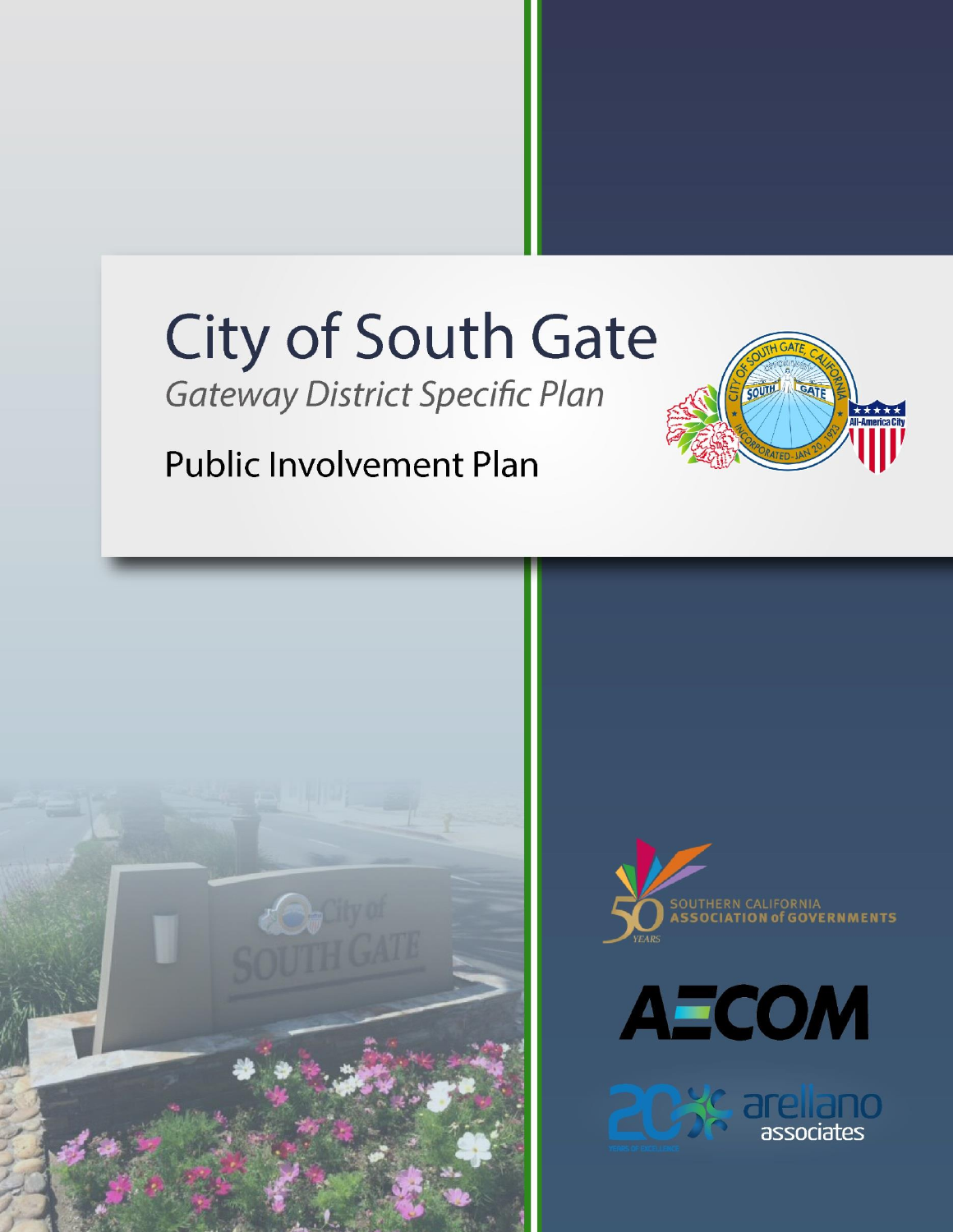### **Introduction**

The City of South Gate is preparing a Specific Plan for the Gateway District (Plan) with an overall vision that will set the framework for a model mixed-use, pedestrian- and transit-oriented community. The Plan aims to implement the goals set forth in the City's General Plan 2035, and in the 2015 Comprehensive Zoning Code Update. The Gateway District will include shopping, entertainment, jobs, civic and open spaces. The City's future rail station will function as the Gateway District's keystone link, and serve to connect South Gate to other employment regions, commercial areas, nearby transportation corridors, planned local and regional bicycle routes, multi-purpose trails and residential neighborhoods along the route of the Eco-Rapid Transit corridor.

The purpose of a Public Involvement Plan (PIP) is to ensure the varied and multi-level project stakeholders receive accurate and timely information. The PIP will remain consistent throughout the development process and will guarantee public involvement corresponds with the needs of the technical plan effort milestones. During the project development phase, outreach activities will be focused on project awareness, and understanding and establishing a project interest base primarily in the City of South Gate and neighboring cities.

The Plan's PIP will serve as a guiding blue print and document for informing and engaging the public and project stakeholders.

#### STAKEHOLDER AND PUBLIC OUTREACH ACTIVITIES

#### STAKEHOLDER DATABASE

To ensure information is communicated to the appropriate stakeholders, a contact database will be prepared and comprised of businesses, elected officials, city staff, stakeholders, sensitive receptors and interested stakeholders in the project area. The database will be updated on a regular basis and/or as needed by the City of South Gate, such as after meetings or inquiries.

*Deliverables:*

- Draft contact database, including City provided lists, for planning team review
- Finalize contact database and provide to team
- Maintain and update contact database

#### COLLATERAL MATERIAL

Collateral and presentation materials will be developed to inform and engage stakeholders and the public on the Plan's purpose and development process. A project fact sheet will be designed and translated into Spanish summarizing the purposes of the Plan and how stakeholders can access more information, participate in the planning process, and provide their feedback. In addition, meeting notices will provide the purpose of the meeting, date, time, locations and contact information and will also be translated in Spanish. Meeting materials will be provided bilingual (English/Spanish).

A Plan- specific branding will be developed in collaboration with the City to formulate a consistent look and feel for all materials and tools supporting the project.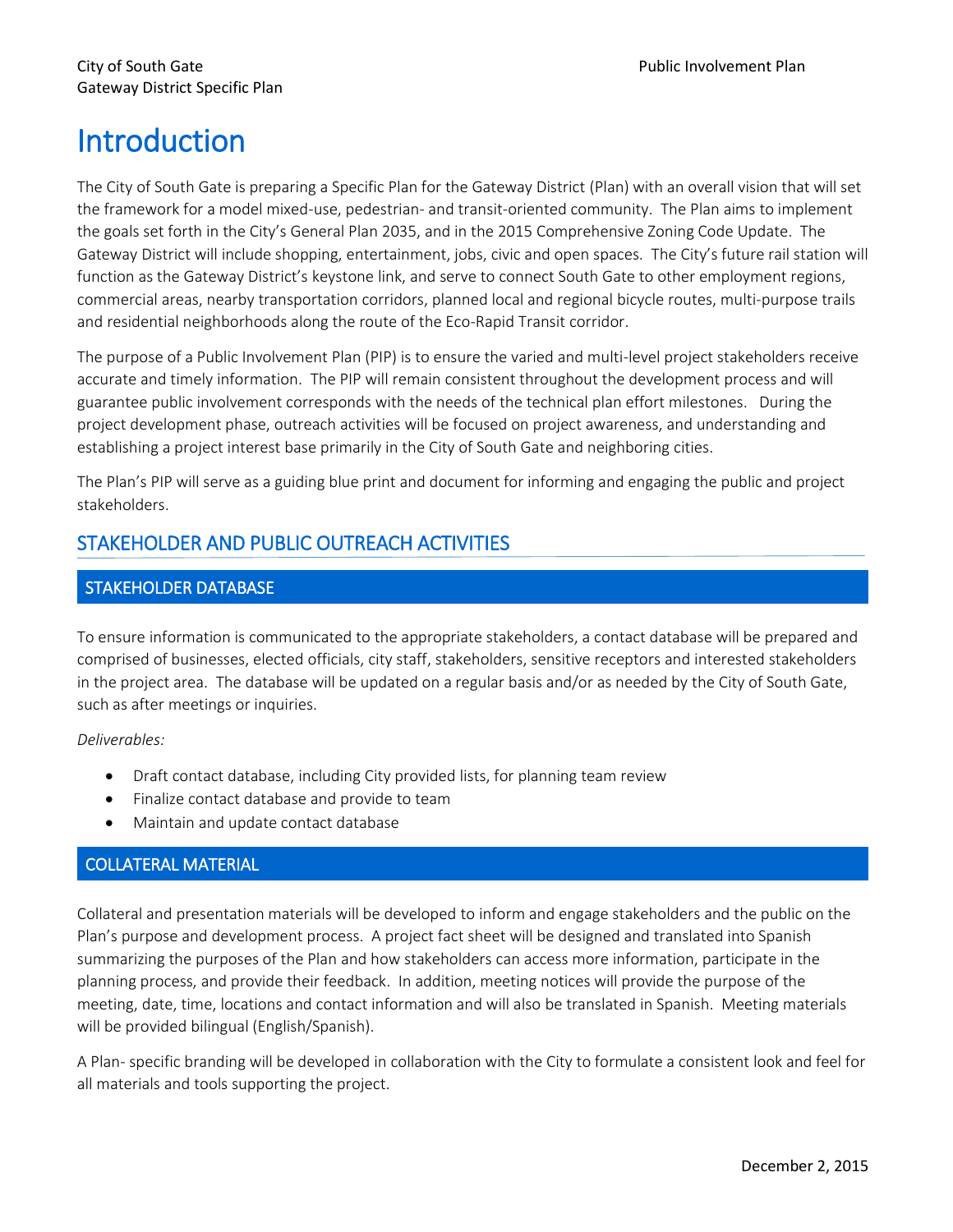#### City of South Gate **Public Involvement Plan** Gateway District Specific Plan

#### *Deliverables:*

- Develop and finalize bilingual fact sheet and FAQ
- Develop draft meeting notices six weeks prior to meetings for review
- Finalize meeting notices, translate into Spanish and send (mail) to stakeholders two weeks prior to meeting/post on webpage
- Develop draft meeting support materials, as identified with City of South Gate and Project Team
- Finalize meeting support materials
- Develop and finalize project branding

#### WEBPAGE DEVELOPMENT/SOCIAL MEDIA PROGRAM

In order to safeguard that the most current information is shared with the public, the Community Development Department will develop a project webpage which will provide information on the Plan, process, purpose, need and timeline. The webpage will be housed under the City's existing website, www.cityofsouthgate.org, within the "Community Development" section. To increase awareness and to brand the Plan, it is recommended the project be highlighted for several weeks on the homepage of the website for the following:

- Study Initiation Phase to promote awareness
- Meeting notifications at least two weeks prior to public meeting dates
- Key milestones achieved to encourage public engagement and feedback

The focus of the social media campaign will be to provide information and update on the Plan's efforts and to establish an online presence that increases public awareness and participation. Once the City of South Gate's Facebook page and Instagram and Twitter accounts are established, they will be utilized to reach a wider audience than traditional communication methods.

Text will be provided to populate the webpage that will also include the fact sheet, FAQs and meeting announcements, a link to make comments and to register to receive Plan updates.

#### *Deliverables:*

- Develop and submit draft text for project webpage that describes the Plan's background, purpose, key contacts and ways in which stakeholders may submit comments and feedback
- Submit draft fact sheet, FAQs and meeting notices for review and approval by City Staff and the Project Team
- Post finalized and approved fact sheet, FAQs and meeting notices
- Update project webpage to include the latest Plan information, meeting notices and findings throughout the duration of the process
- Draft messages for Facebook and Twitter for the following:
	- o Plan kickoff
	- o Meeting notifications
	- o Key milestones achieved
- Post finalized and approved messages to Facebook, Instagram and Twitter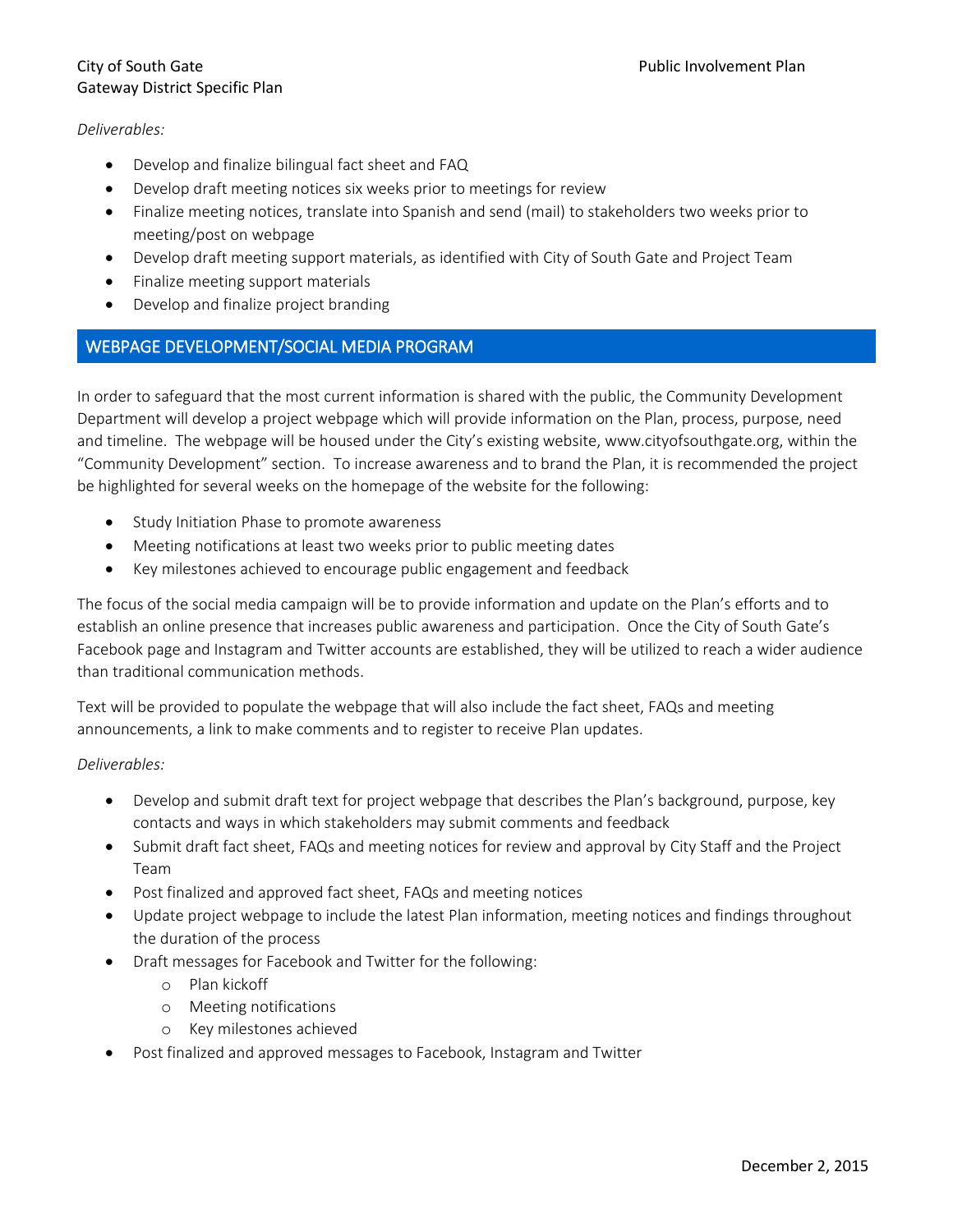#### STAKEHOLDER BRIEFINGS AND STEERING COMMITTEE

The City of South Gate is comprised of a culturally rich and diverse population and Plan stakeholders will be identified based on shared interests, geographic location, existing organized groups, interest in project, and existing official structure. Stakeholder identification is a key step in developing effective project communication to certify all audiences are reached and remain engaged throughout the process. The Consultant Team will work closely with the City of South Gate to identify individuals and groups that may hold an interest in this project. The following is a sample list of individuals and groups that are considered project stakeholders and may be invited to a one-on-one briefing and or to become members of the steering committee.

- Neighborhood/Homeowner Associations Leaders
- Businesses Leaders /Business Associations
- Impacted Property Owners
- **•** Community Groups
- **•** Educational Institutions
- Faith-Based Organizations
- Diverse/Multicultural Associations
- **•** Community Resource Centers
- OLDA / Eco-Rapid Transit
- Cudahy Representative

Stakeholders will be encouraged to provide input on the project and share information within their sphere of influence. Organized stakeholder groups will be responsible for representing the interest and views of their organization, conveying project information to their respective group, and serving as the liaison between the project team and their stakeholders.

One-on-One Briefings- As part of re-engaging key project stakeholders, one-on-one briefings will be scheduled to introduce the purpose of the Study, keep them abreast of findings along the way, and get feedback on the resulting draft document. Issues identified during the briefings will be conveyed to the Project Team early on to guarantee the team has considerable time to identify potential solutions. The one-on-one briefings will be offered to the key stakeholders as a means to inform them about the Gateway District Specific Plan as well as to share the roles of the Eco-Rapid Transit and South Gate's main efforts. AA will support Community Development in identifying the list of one-on-one briefings, providing meeting materials and documentation of the briefings. Briefings will be held approximately one week prior to Steering Committee, in 30-45 minute increments, over a period of two days.

Steering Committee – The Consultant Team will support the City in the development of a Study Steering Committee. The committee will be comprised of 6-12 stakeholders who will be responsible for identifying opportunities and challenges, providing feedback to the Project Team, and encouraging their member base to engage in the process and help promote attendance at public meetings. Feedback from the Steering Committee will become part of the concept plan and subsequently, the Public Review Draft Specific Plan. Steering Committee invitees will include residents, large and small business and property owners. The Steering Committee will meet in advance of each round of Community meetings/workshops, and topics of discussion will be parallel to those presented at the Community meetings/workshops.

Steering Committee meetings will be held during lunch on the same day as the Community meetings/workshops. The Consultant Team will draft an invitation letter, which will provide a brief overview of the Plan as well as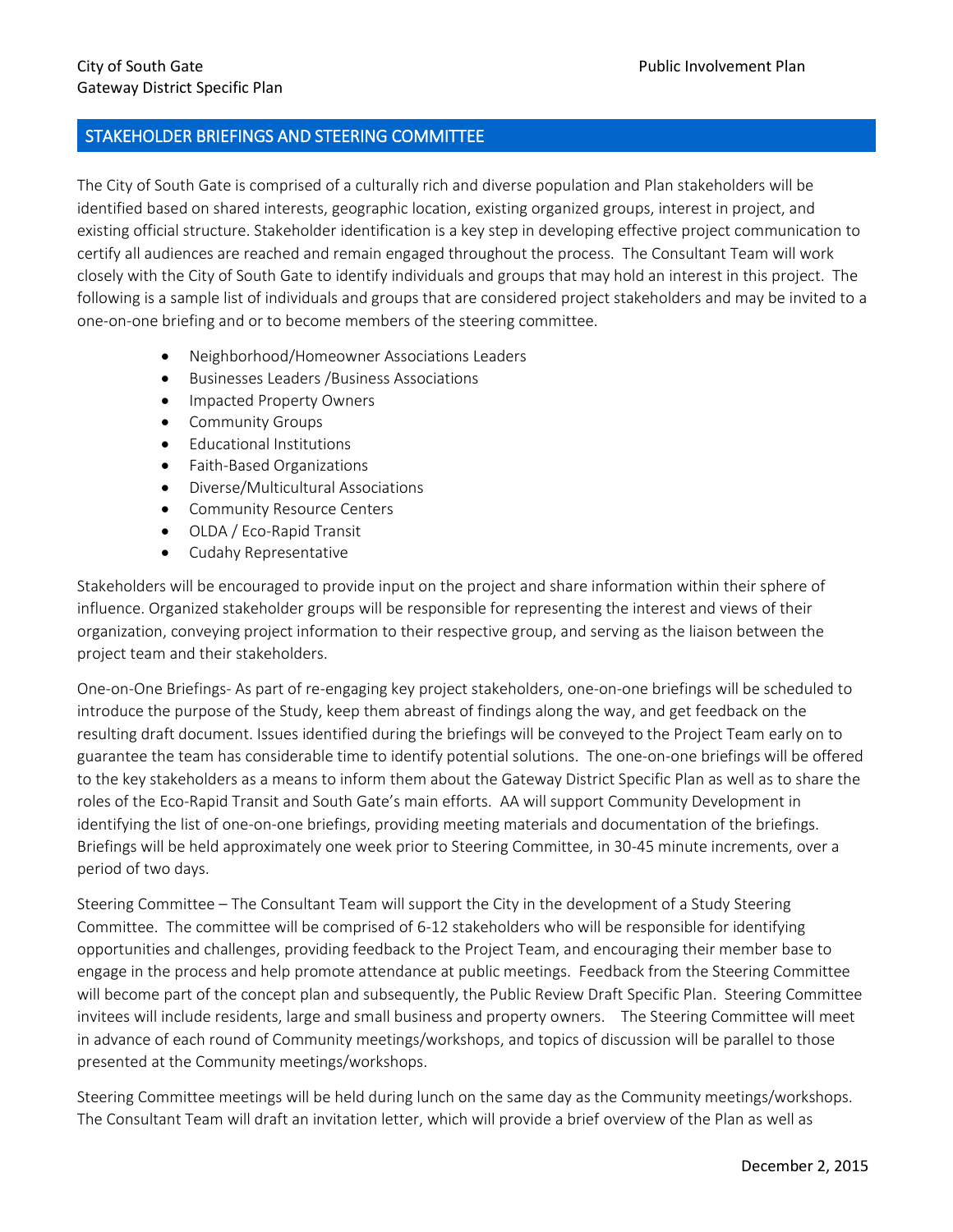#### City of South Gate **Public Involvement Plan** Gateway District Specific Plan

identify the purpose of the meetings and the role of the stakeholders in the development of the Public Review document. The City will take the lead in securing meeting facilities for Steering Committee meetings.

The following table illustrates the target meeting time frames:

|                       | <b>APPROXIMATE DATES</b> | <b>TOPIC</b>                                |
|-----------------------|--------------------------|---------------------------------------------|
| Steering Committee #1 | January 27, 2016         | Background/Project Analysis                 |
| Steering Committee #2 | April 6, 2016            | Preliminary Land Use and Design<br>Concepts |
| Steering Committee #3 | June 29, 2016            | Public Review Draft Specific Plan           |

*Deliverables:*

- Create and maintain Plan's meeting record
- Prepare meeting materials for Plan briefings
- Prepare meeting materials for Steering Committee meetings

#### COMMUNITY OUTREACH MEETINGS

The City of South Gate will oversee all public involvement activities throughout the process. A series of three community workshops will be needed to support the overall development of the Gateway District Specific Plan. The community outreach meetings will take place in accordance with the Steering Committee meetings. Meetings will take place outdoors at a City park during the afternoon/early evening as this is the time of day during which the park has the highest number of visitors. This will allow the Team to garner the greatest amount of feedback from the community. Bilingual services will be provided at all community meetings. A meeting summary, noting key themes and responses will be drafted and provided to the team after each meeting.

#### Community Meeting 1: Project Initiation Meeting

Background/Project Analysis January 26, 2016

At the outset of this outreach effort a community meeting should be held to create awareness of the Specific Plan, purpose, goals, and benefits and process. This informational meeting will provide an opportunity for the City to engage a wide range of residents and businesses and to educate, inform and engage them on the Specific Plan process. This meeting can be formatted as an open house with no presentation. Using a traditional "open house" format allows visitors the opportunity to view the area of study and to speak one-on-one with team members and subject-matter experts. Public input will be documented electronically via iPad kiosks or on written comment cards.

#### Community Workshop 2: Project Specific Workshop on Preliminary Land Use and Design Concepts

April 6, 2016

Following the project initiation meeting, a project specific workshop will be held to engage stakeholders in a meaningful way and extract public input that is critical to the technical process as we proceed with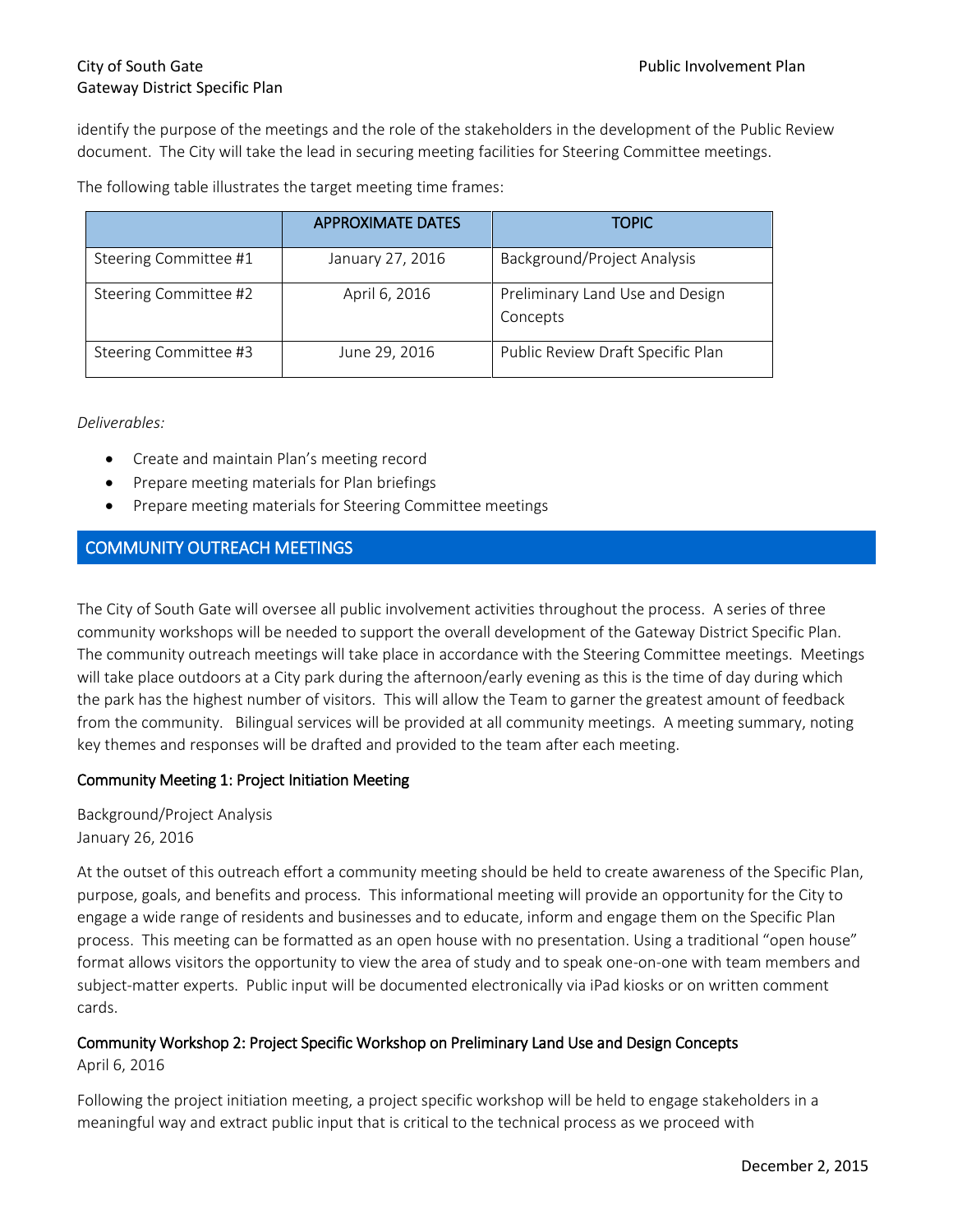#### City of South Gate **Public Involvement Plan** Gateway District Specific Plan

recommendations. This meeting will provide an opportunity for the community to become knowledgeable about specific plan project details and methodologies, ask questions and provide valuable input that can be used to refine the proposed specific plan elements. Community members will have the opportunity to participate in a charrette which will encourage the free flow of ideas. AA also has creative tools such as Turning Point software that engages participants by using infrared voting key pads. This can be used to enhance participation and help facilitate a group discussion.

#### Community Meeting 3: Public Review Draft Specific Plan Open House

Estimated June 29, 2016 (to coincide with the issue date of the Public Review document)

At the conclusion of the technical process, an open-house meeting will be held to provide stakeholders the opportunity to review the Public Review Draft Specific Plan. This meeting will also provide recommendations related to implementation, next step information for the public to consider, and information related to the Planning Commission and City Council Public Hearing process. This meeting should be structured as a Hybrid meeting that allows for a formal presentation and an open house setting where participants can also have one-onone conversations with the Project Team.

| 2016                      |     |     |     |       |     |     |     |     |     |     |     |     |
|---------------------------|-----|-----|-----|-------|-----|-----|-----|-----|-----|-----|-----|-----|
|                           | Jan | Feb | Mar | April | May | Jun | Jul | Aug | Sep | Oct | Nov | Dec |
| <b>Community Outreach</b> |     |     |     |       |     |     |     |     |     |     |     |     |
| Meeting-Round 1           |     |     |     |       |     |     |     |     |     |     |     |     |
| <b>Community Outreach</b> |     |     |     |       |     |     |     |     |     |     |     |     |
| Meeting-Round 2           |     |     |     |       |     |     |     |     |     |     |     |     |
| <b>Community Outreach</b> |     |     |     |       |     |     |     |     |     |     |     |     |
| Meeting-Round3            |     |     |     |       |     |     |     |     |     |     |     |     |

#### Meeting Logistics and Notification

Public meeting support will be provided by the public outreach team, including: coordination of dates and times with the team, organization of facility details (including equipment and insurance, if applicable), meeting notification, set-up, meeting materials (exhibits, sign-in sheets, comment cards and directional signage), photography, refreshments, attendance at meetings, and preparation of summary reports. Meeting materials will be provided in English and Spanish; an interpreter will be dedicated to assist Spanish speakers, as needed.

*Deliverables:*

- Coordinate venue and secure insurance; submit to City of South Gate and Project Team
- Prepare and submit meeting notification draft for review and approval by City of South Gate and Project Team
- Identify and submit outreach meeting notification vehicles such as chamber e-blasts, city website, mailings etc., to City of South Gate and Project Team
- Develop and submit electronic drafts of exhibits, sign-in sheets, comment cards and directional signage for review and approval by City of South Gate
- Photograph all meetings
- Provide refreshments